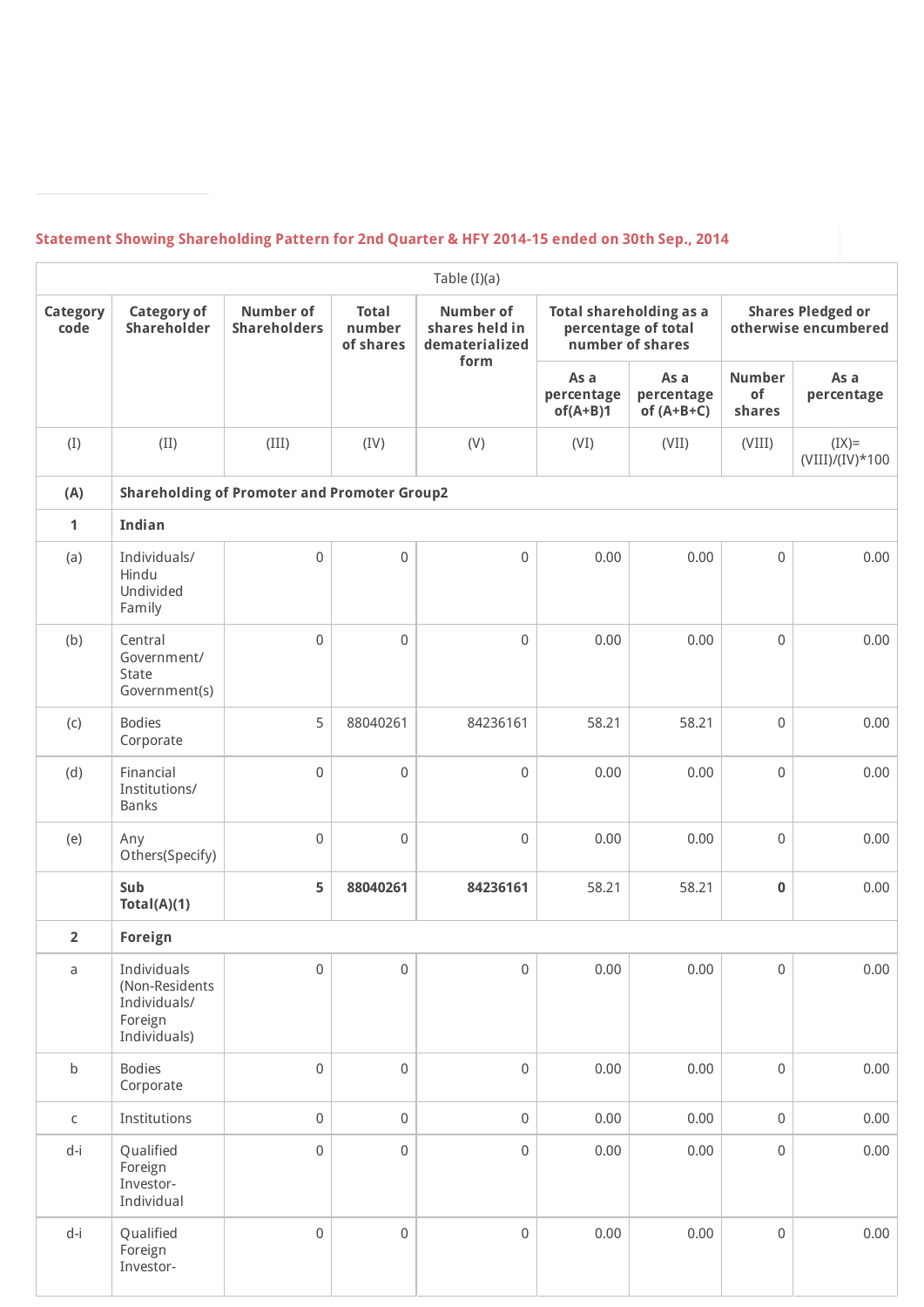|              | Corporate                                                                                      |                     |                     |             |       |       |                     |      |
|--------------|------------------------------------------------------------------------------------------------|---------------------|---------------------|-------------|-------|-------|---------------------|------|
| d-ii         | Any Other<br>(Specify)                                                                         | $\mathbf 0$         | $\mathsf 0$         | 0           | 0.00  | 0.00  | $\mathsf{O}\xspace$ | 0.00 |
|              | Sub<br>Total(A)(2)                                                                             | $\bf{0}$            | $\bf{0}$            | $\mathbf 0$ | 0.00  | 0.00  | $\mathbf 0$         | 0.00 |
|              | <b>Total</b><br>Shareholding<br>of Promoter<br>and Promoter<br>Group $(A)=$<br>$(A)(1)+(A)(2)$ | 5                   | 88040261            | 84236161    | 58.21 | 58.21 | $\mathbf 0$         | 0.00 |
|              |                                                                                                |                     |                     |             |       |       |                     |      |
| (B)          | <b>Public shareholding</b>                                                                     |                     |                     |             |       |       |                     |      |
| $\mathbf{1}$ | <b>Institutions</b>                                                                            |                     |                     |             |       |       |                     |      |
| (a)          | Mutual Funds/<br>UTI                                                                           | 24                  | 10452354            | 10446954    | 6.91  | 6.91  | $\mathsf{O}\xspace$ | 0.00 |
| (b)          | Financial<br>Institutions /<br>Banks                                                           | $\overline{7}$      | 26755               | 23355       | 0.02  | 0.02  | 0                   | 0.00 |
| (C)          | Central<br>Government/<br>State<br>Government(s)                                               | $\overline{7}$      | 11869221            | 8143888     | 7.85  | 7.85  | $\mathsf{O}\xspace$ | 0.00 |
| (d)          | Venture<br>Capital Funds                                                                       | $\mathbf 0$         | $\mathsf 0$         | 0           | 0.00  | 0.00  | 0                   | 0.00 |
| (e)          | Insurance<br>Companies                                                                         | 8                   | 17589961            | 17589961    | 11.63 | 11.63 | $\mathsf{O}\xspace$ | 0.00 |
| (f)          | Foreign<br>Institutional<br>Investors                                                          | 22                  | 3031524             | 3031524     | 2.00  | 2.00  | $\mathsf{O}\xspace$ | 0.00 |
| (g)          | Foreign<br>Venture<br>Capital<br>Investors                                                     | $\mathsf{O}\xspace$ | $\mathsf 0$         | $\mathsf 0$ | 0.00  | 0.00  | $\mathsf{O}\xspace$ | 0.00 |
| (h)          | Any Other<br>(specify) - OBC                                                                   | $\mathbf 0$         | $\mathbf 0$         | 0           | 0.00  | 0.00  | $\mathsf{O}\xspace$ | 0.00 |
| $(h-i)$      | Qualified<br>Foreign<br>Investor-<br>Individual                                                | $\mathsf{O}\xspace$ | $\mathsf{O}\xspace$ | $\mathsf 0$ | 0.00  | 0.00  | $\mathsf{O}\xspace$ | 0.00 |
| $(h-ii)$     | Qualified<br>Foreign<br>Investor-<br>Corporate                                                 | $\mathsf{O}\xspace$ | $\mathsf 0$         | $\mathsf 0$ | 0.00  | 0.00  | $\mathsf{O}\xspace$ | 0.00 |
|              | Sub-Total<br>(B)(1)                                                                            | 68                  | 42969815            | 39235682    | 28.41 | 28.41 | $\mathsf 0$         | 0.00 |
| <b>B2</b>    | <b>Non-institutions</b>                                                                        |                     |                     |             |       |       |                     |      |
| (a)          | <b>Bodies</b><br>Corporate                                                                     | 619                 | 1991572             | 1985822     | 1.32  | 1.32  | $\mathsf{O}\xspace$ | 0.00 |
| (b)          | Individuals                                                                                    |                     |                     |             |       |       |                     |      |
| $\rm I$      | Individuals -i.<br>Individual<br>shareholders<br>holding<br>nominal share<br>capital up to Rs  | 62698               | 14612214            | 13080838    | 9.66  | 9.66  | $\mathsf{O}\xspace$ | 0.00 |